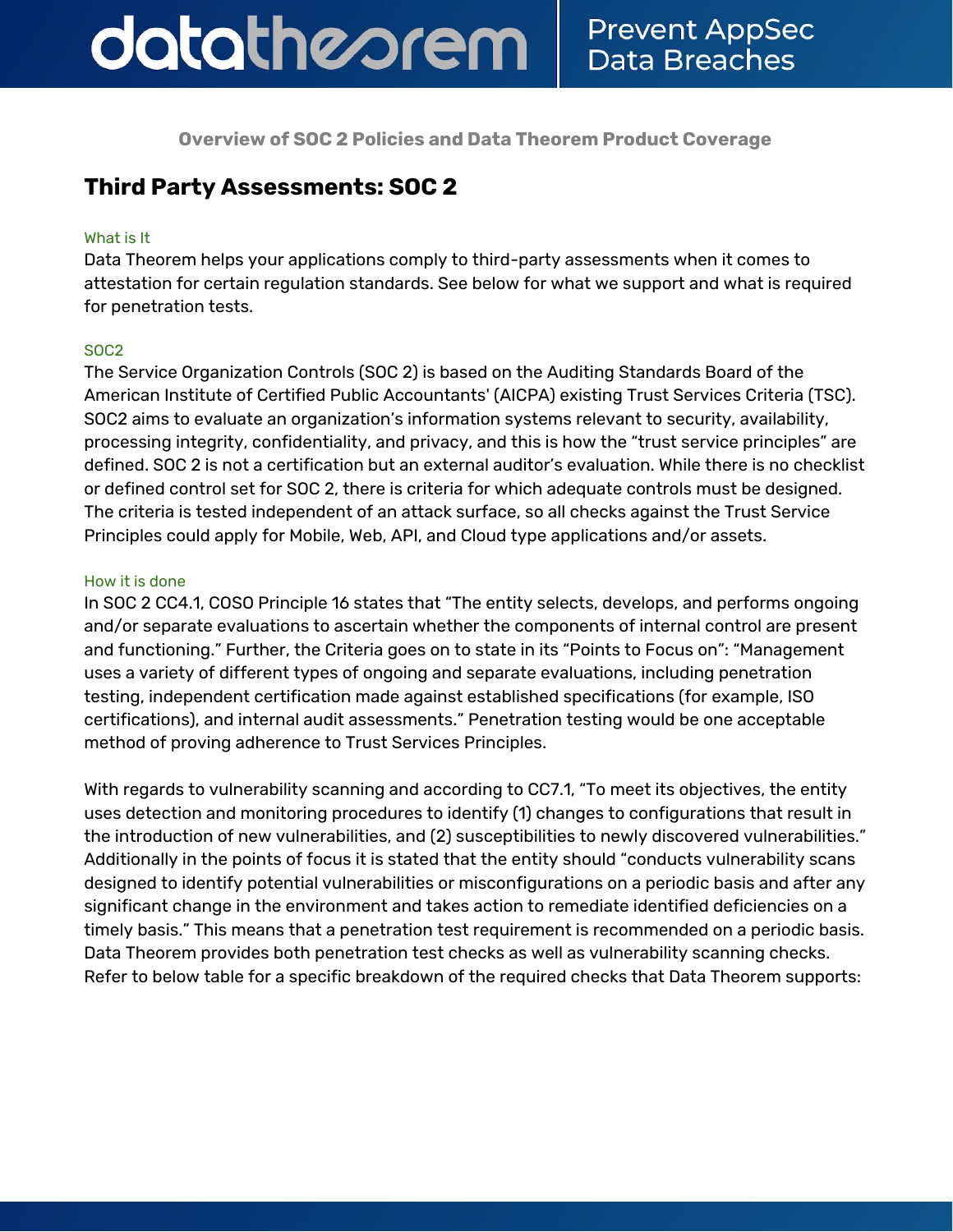# datatheorem

| <b>SOC 2 Trust Service Principles</b> | <b>AICPA definition</b>                                                                                                                                                                                                                                                                                                                | <b>Data Theorem Defensive and</b><br><b>Offensive Product Suite:</b><br><b>Features/Capabilities</b>                                                                                                                                                                                               |  |
|---------------------------------------|----------------------------------------------------------------------------------------------------------------------------------------------------------------------------------------------------------------------------------------------------------------------------------------------------------------------------------------|----------------------------------------------------------------------------------------------------------------------------------------------------------------------------------------------------------------------------------------------------------------------------------------------------|--|
| <b>Security</b>                       | Information and systems<br>are protected against<br>unauthorized access,<br>unauthorized disclosure<br>of information, and<br>damage to systems that<br>could compromise the<br>availability, integrity,<br>confidentiality, and<br>privacy of information or<br>systems and affect the<br>entity's ability to meet its<br>objectives. | Protection for data at rest and<br>data in transit. Analysis of all<br>attack surfaces includes but not<br>limited to encryption,<br>authentication, TLS/SLS, HTTPS,<br>and more.                                                                                                                  |  |
| <b>Availability</b>                   | Information and systems<br>are available for operation<br>use to meet the<br>and<br>entity's objectives.                                                                                                                                                                                                                               | Disaster Recovery, performance<br>monitoring,<br>incident<br>handling<br>(DevOps). Automating security<br>scanning as part of the cycle,<br>including pre-production testing,<br>production testing, automated<br>ticket creation into bug trackers,<br>automated triage, and real-time<br>alerts. |  |
| <b>Processing Integrity</b>           | System<br>processing<br><b>IS</b><br>complete, valid, accurate,<br>timely, and authorized to<br>meet<br>the<br>entity's<br>objectives.                                                                                                                                                                                                 |                                                                                                                                                                                                                                                                                                    |  |
| <b>Confidentiality</b>                | Information designated<br>as confidential is<br>protected to meet the<br>entity's objectives.                                                                                                                                                                                                                                          | Protection of Leaky Data and PII.<br>Hacker Toolkits (Keys to the<br>Kingdom, Hack & Extract). Alert<br>and Remediation options:<br>flagging of any leaky data or PII<br>whether in your own code or<br>third party code                                                                           |  |
| <b>Privacy</b>                        | Personal information is<br>collected, used, retained,<br>disclosed, and disposed<br>to meet the entity's<br>objectives.                                                                                                                                                                                                                | Compliance with privacy policies<br>and regulations (GAPP). Verify<br>compliance with SOC2 along<br>with any other privacy policies or<br>regulations such as GDPR.                                                                                                                                |  |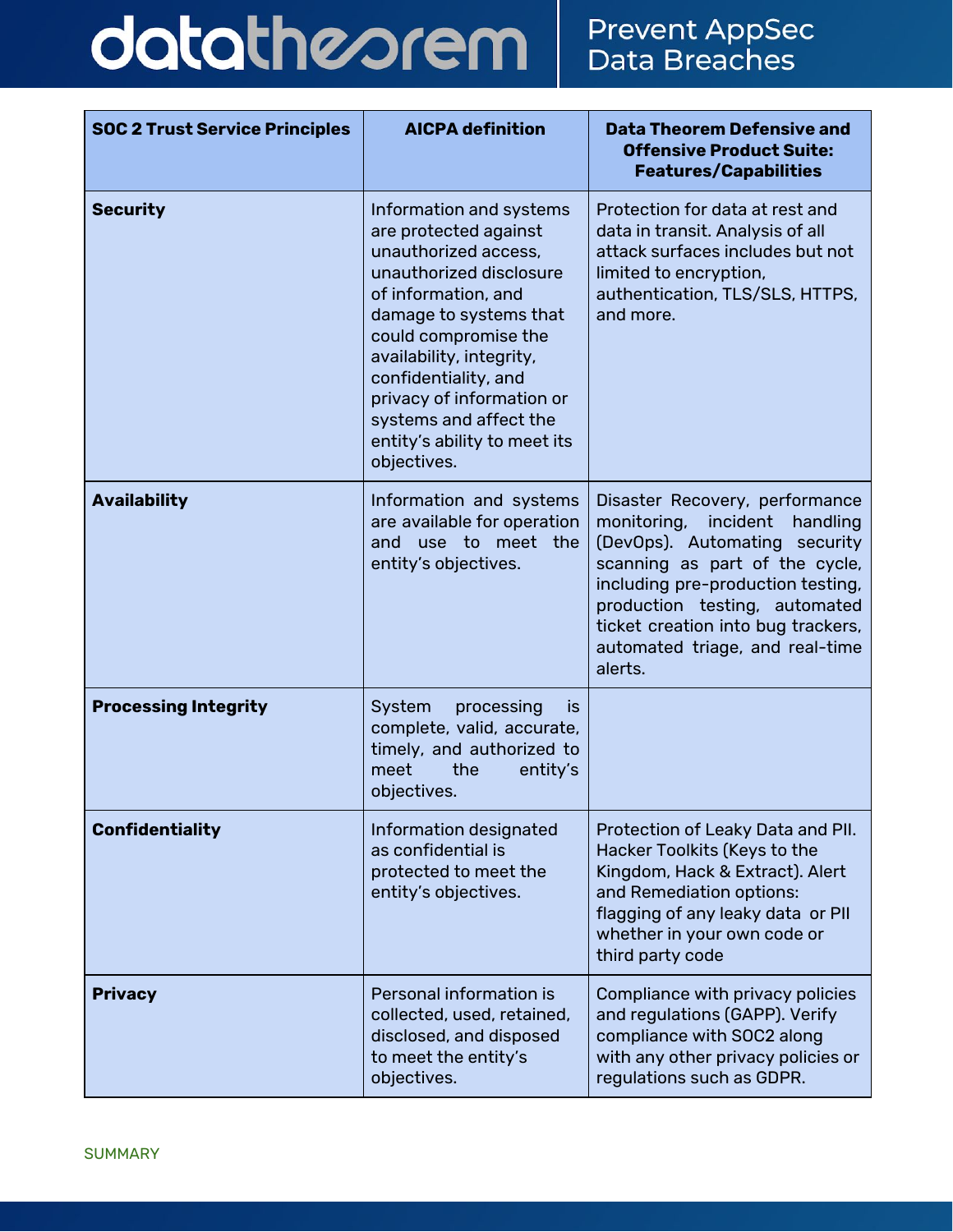## datatheorem **Prevent AppSec** Data Breaches

Data Theorem supports the recommended criteria, and your organizations can operate at ease knowing that you will be ready for any third-party reviews.

Reference: TSP Section 100, 2017 Trust Services Criteria for Security, [Availability,](https://www.aicpa.org/content/dam/aicpa/interestareas/frc/assuranceadvisoryservices/downloadabledocuments/trust-services-criteria.pdf) Processing Integrity, [Confidentiality,](https://www.aicpa.org/content/dam/aicpa/interestareas/frc/assuranceadvisoryservices/downloadabledocuments/trust-services-criteria.pdf) and Privacy- Includes March 2020 Updates, AICPA 2020.

|                                                                                                   | <b>Shadow</b><br><b>Apps</b>                                                                                                                                                                | <b>DevOps</b>                                                                                                            | <b>Alerts</b>                       | <b>Mobile</b><br><b>Security</b>                                                                                                                                                        | Web<br><b>Security</b>                                                                                                                                          | <b>API Security</b>                                                                                                                | Cloud<br><b>Security</b>                                                                                                                                | <b>SCA</b>                                                                                                                      | <b>Compliance</b>                                                                                                                           |
|---------------------------------------------------------------------------------------------------|---------------------------------------------------------------------------------------------------------------------------------------------------------------------------------------------|--------------------------------------------------------------------------------------------------------------------------|-------------------------------------|-----------------------------------------------------------------------------------------------------------------------------------------------------------------------------------------|-----------------------------------------------------------------------------------------------------------------------------------------------------------------|------------------------------------------------------------------------------------------------------------------------------------|---------------------------------------------------------------------------------------------------------------------------------------------------------|---------------------------------------------------------------------------------------------------------------------------------|---------------------------------------------------------------------------------------------------------------------------------------------|
|                                                                                                   |                                                                                                                                                                                             |                                                                                                                          | <u>(ജ</u>                           |                                                                                                                                                                                         | $\ll$                                                                                                                                                           |                                                                                                                                    |                                                                                                                                                         |                                                                                                                                 |                                                                                                                                             |
| <b>Stack</b><br>昆<br>Solution<br><b>G</b><br>$\overline{a}$ .<br>Theorem<br>AppSec<br><b>Data</b> | Public<br>Internet<br>Probing<br>Reverse<br>Engineering<br>Code<br>Mobile<br>Analyzer<br>Web App<br>Analyzer<br>Cloud<br>Analyzer<br><b>SaaS</b><br>Analyzer<br><b>Blackbox</b><br>Analyzer | <b>Jenkins</b><br><b>JIRA</b><br>Spunk<br><b>Travis CI</b><br>DT DevOps<br><b>Bitrise</b><br>Secure Code<br><b>SIEMs</b> | Slack<br>Email<br>Teams<br>Webhooks | <b>Static</b><br>Analysis<br>Dynamic<br>Analysis<br>Behavioral<br>Analysis<br>Data At-Rest<br>Data-in-<br>Transit<br>Defensive<br>Security<br>Malware<br>Analysis<br>Mobile<br>Phishing | SQLi<br><b>CSRF</b><br><b>XSS</b><br><b>Auth Token</b><br>Security<br>Session<br>Fixation<br><b>Dir Traversal</b><br>Dynamic<br>Analysis<br>Magecart<br>Malware | Authentication<br>Authorization<br>Encryption<br><b>SQL Injection</b><br><b>SSRF</b><br>Directory<br>Traversal<br><b>BOLA/IDOR</b> | Serverless<br>SQS<br><b>Oueues</b><br><b>Databases</b><br>Storage<br><b>Buckets</b><br>Cloud<br><b>Functions</b><br>Azure<br><b>Functions</b><br>Lambda | <b>Open Source</b><br>Software<br>Commercial<br><b>SDKs</b><br>Security &<br>Privacy<br>Analysis of<br><b>3rd Party</b><br>Code | SOC <sub>2</sub><br><b>PCI DSS</b><br><b>GDPR</b><br><b>CCPA</b><br><b>OWASP</b><br><b>MITRE</b><br>ATT&CK<br><b>HIPAA</b><br><b>HITECH</b> |